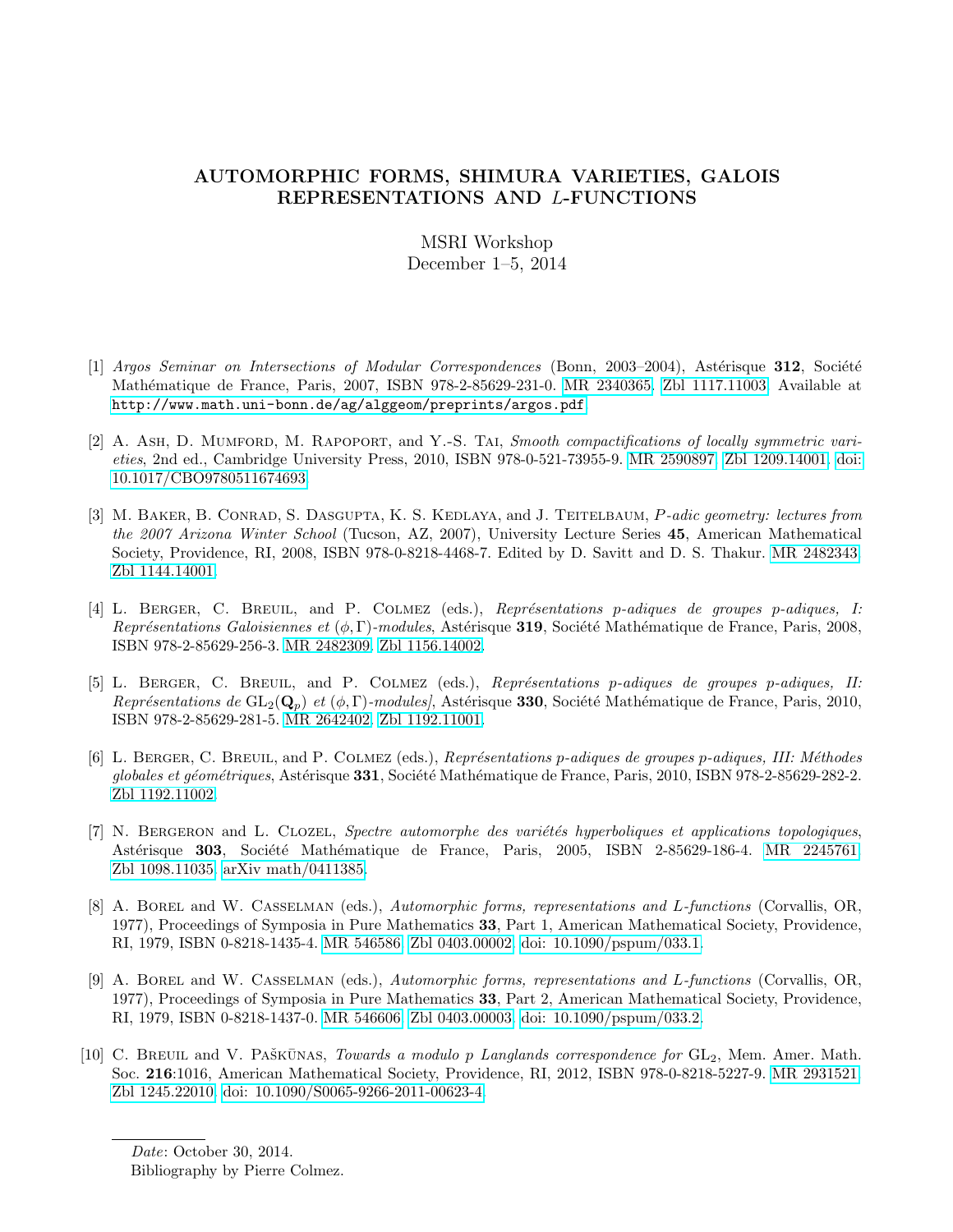- [11] D. BURNS, K. BUZZARD, and J. NEKOVÁŘ (eds.), L-functions and Galois representations (Durham, 2004), London Mathematical Society Lecture Note Series 320, Cambridge University Press, 2007, ISBN 978-0-521- 69415-5. [MR 2367390.](http://www.ams.org/mathscinet-getitem?mr=2367390) [Zbl 1130.11004.](http://www.zbmath.org/?q=an:1130.11004) [doi: 10.1017/CBO9780511721267.](http://dx.doi.org/10.1017/CBO9780511721267)
- [12] L. CLOZEL, M. HARRIS, J.-P. LABESSE, and B.-C. Ngô (eds.), On the stabilization of the trace formula, Stabilization of the Trace Formula, Shimura Varieties, and Arithmetic Applications 1, International Press, Somerville, MA, 2011, ISBN 978-1-57146-227-5. [MR 2742611.](http://www.ams.org/mathscinet-getitem?mr=2742611) [Zbl 1255.11027.](http://www.zbmath.org/?q=an:1255.11027) Available at [http:](http://fa.institut.math.jussieu.fr/node/44) [//fa.institut.math.jussieu.fr/node/44](http://fa.institut.math.jussieu.fr/node/44).
- [13] L. CLOZEL and J. S. MILNE (eds.), Automorphic forms, Shimura varieties, and L-functions, Vol. I (Ann Arbor, MI, 1988), Perspectives in Mathematics 10, Academic Press, Boston, 1990, ISBN 0-12-176651-9. [MR 1044817.](http://www.ams.org/mathscinet-getitem?mr=1044817) [Zbl 0684.00003.](http://www.zbmath.org/?q=an:0684.00003) Available at <http://www.jmilne.org/math/Books/AA1988a.pdf>.
- [14] L. Clozel and J. S. Milne (eds.), Automorphic forms, Shimura varieties, and L-functions, Vol. II (Ann Arbor, MI, 1988), Perspectives in Mathematics 11, Academic Press, Boston, 1990, ISBN 0-12-176652-7. [MR 1044825.](http://www.ams.org/mathscinet-getitem?mr=1044825) [Zbl 0684.00004.](http://www.zbmath.org/?q=an:0684.00004) Available at <http://www.jmilne.org/math/Books/AA1988b.pdf>.
- [15] H. DARMON and S.-W. ZHANG (eds.), *Heegner points and Rankin L-series* (Berkeley, CA, 2001), Mathematical Sciences Research Institute Publications 49, Cambridge University Press, 2004, ISBN 0-521-83659-X. [MR 2083206.](http://www.ams.org/mathscinet-getitem?mr=2083206) [Zbl 1051.11004.](http://www.zbmath.org/?q=an:1051.11004) Available at <http://www.msri.org/communications/books/Book49>.
- [16] J.-F. DAT, S. ORLIK, and M. RAPOPORT, *Period domains over finite and p-adic fields*, Cambridge Tracts in Mathematics 183, Cambridge University Press, 2010, ISBN 978-0-521-19769-4. [MR 2676072.](http://www.ams.org/mathscinet-getitem?mr=2676072) [Zbl 1206.14001.](http://www.zbmath.org/?q=an:1206.14001) [doi: 10.1017/CBO9780511762482.](http://dx.doi.org/10.1017/CBO9780511762482)
- [17] R. S. DORAN, Z.-L. DOU, and G. T. GILBERT (eds.), Automorphic forms, automorphic representations, and arithmetic (Fort Worth, TX, 1996), Proceedings of Symposia in Pure Mathematics 66, Part 1, American Mathematical Society, Providence, RI, 1999, ISBN 0-8218-0659-9. [MR 1703742.](http://www.ams.org/mathscinet-getitem?mr=1703742) [Zbl 0919.00045.](http://www.zbmath.org/?q=an:0919.00045) [doi:](http://dx.doi.org/10.1090/pspum/066.1) [10.1090/pspum/066.1.](http://dx.doi.org/10.1090/pspum/066.1)
- [18] R. S. DORAN, Z.-L. DOU, and G. T. GILBERT (eds.), Automorphic forms, automorphic representations, and arithmetic (Fort Worth, TX, 1996), Proceedings of Symposia in Pure Mathematics 66, Part 2, American Mathematical Society, Providence, RI, 1999, ISBN 0-8218-0659-9. [MR 1703754.](http://www.ams.org/mathscinet-getitem?mr=1703754) [Zbl 0919.00046.](http://www.zbmath.org/?q=an:0919.00046) [doi:](http://dx.doi.org/10.1090/pspum/066.2) [10.1090/pspum/066.2.](http://dx.doi.org/10.1090/pspum/066.2)
- [19] L. Fargues, A. Genestier, and V. Lafforgue, L'isomorphisme entre les tours de Lubin–Tate et de Drinfeld, Progress in Mathematics 262, Birkhäuser, Basel, 2008, ISBN 978-3-7643-8455-5. [MR 2441311.](http://www.ams.org/mathscinet-getitem?mr=2441311) [Zbl 1136.14001.](http://www.zbmath.org/?q=an:1136.14001) [doi: 10.1007/978-3-7643-8456-2.](http://dx.doi.org/10.1007/978-3-7643-8456-2)
- [20] W. T. GAN, B. H. GROSS, D. PRASAD, and J.-L. WALDSPURGER, Sur les conjectures de Gross et Prasad. I, Astérisque 346, Société Mathématique de France, Paris, 2012, ISBN 978-2-85629-348-5. [MR 3052279.](http://www.ams.org/mathscinet-getitem?mr=3052279) [Zbl 1257.22001.](http://www.zbmath.org/?q=an:1257.22001)
- [21] M. HARRIS and R. TAYLOR, *The geometry and cohomology of some simple Shimura varieties*, Annals of Mathematics Studies 151, Princeton University Press, 2001, ISBN 0-691-09090-4. [MR 1876802.](http://www.ams.org/mathscinet-getitem?mr=1876802) [Zbl 1036.11027.](http://www.zbmath.org/?q=an:1036.11027) Available at <http://press.princeton.edu/titles/7235.html>.
- [22] K. S. KEDLAYA, *p-adic differential equations*, Cambridge Studies in Advanced Mathematics 125, Cambridge University Press, 2010, ISBN 978-0-521-76879-5. [MR 2663480.](http://www.ams.org/mathscinet-getitem?mr=2663480) [Zbl 1213.12009.](http://www.zbmath.org/?q=an:1213.12009) [doi:](http://dx.doi.org/10.1017/CBO9780511750922) [10.1017/CBO9780511750922.](http://dx.doi.org/10.1017/CBO9780511750922)
- [23] S. S. KUDLA, M. RAPOPORT, and T. YANG, Modular forms and special cycles on Shimura curves, Annals of Mathematics Studies 161, Princeton University Press, 2006, ISBN 978-0-691-12551-0; 0-691-12551-1. [MR 2220359.](http://www.ams.org/mathscinet-getitem?mr=2220359) [Zbl 1157.11027.](http://www.zbmath.org/?q=an:1157.11027) Available at <http://press.princeton.edu/titles/8217.html>.
- [24] C. Mœglin and J.-L. WALDSPURGER, Sur les conjectures de Gross et Prasad. II, Astérisque 347, Société Mathématique de France, Paris, 2012, ISBN 978-2-85629-350-8. [MR 3058848.](http://www.ams.org/mathscinet-getitem?mr=3058848) [Zbl 1257.22002.](http://www.zbmath.org/?q=an:1257.22002)